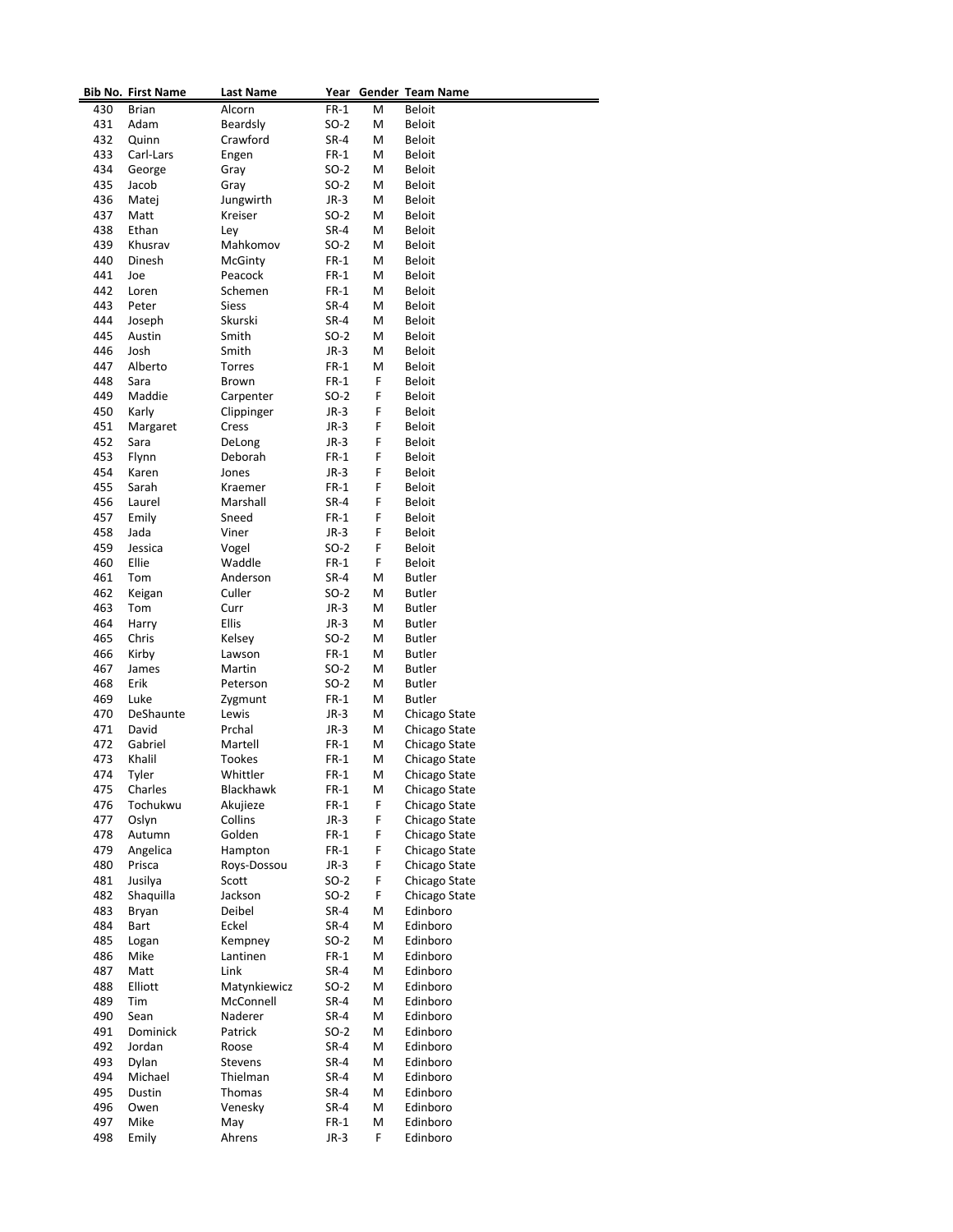| 499        | Liz                       | <b>Budzinski</b>    | SR-4             | F      | Edinboro                       |
|------------|---------------------------|---------------------|------------------|--------|--------------------------------|
| 500        | Dana                      | Cerroni             | $SO-2$           | F      | Edinboro                       |
| 501        | Kasey                     | Jones               | $JR-3$           | F      | Edinboro                       |
| 502        | Noelle                    | Jurcak              | $JR-3$           | F      | Edinboro                       |
| 503        | Brittany                  | Kaltenbaugh         | SR-4             | F      | Edinboro                       |
| 504        | Sarah                     | Krolick             | $SR-4$           | F      | Edinboro                       |
| 505<br>506 | Megan                     | Maffett             | $JR-3$<br>SR-4   | F<br>F | Edinboro<br>Edinboro           |
| 507        | Lauren<br><b>Breonica</b> | McKinney<br>Smith   | $FR-1$           | F      | Edinboro                       |
| 508        | Emma                      | Sullivan            | $FR-1$           | F      | Edinboro                       |
| 509        | Laura                     | Sweeney             | $SO-2$           | F      | Edinboro                       |
| 510        | Jackie                    | Armstrong           | $FR-1$           | F      | <b>Illinois Tech</b>           |
| 511        | Anne                      | Crotteau            | JR-3             | F      | Illinois Tech                  |
| 512        | Liza                      | Camacho             | $FR-1$           | F      | Illinois Tech                  |
| 513        | Sara                      | Glade               | $SO-2$           | F      | Illinois Tech                  |
| 514        | Cortney                   | Rouse               | $JR-3$           | F      | Illinois Tech                  |
| 515        | April                     | Wanagas             | $SO-2$           | F      | Illinois Tech                  |
| 516        | Ellen                     | Ween                | $FR-1$           | F      | Illinois Tech                  |
| 517        | Greta                     | Zola                | $FR-1$           | F      | Illinois Tech                  |
| 518        | Phillip                   | Cano                | SR-4             | M      | Illinois Tech                  |
| 519        | Peter                     | Lau                 | $JR-3$           | M      | Illinois Tech                  |
| 520        | Colin                     | McQuone             | $JR-3$           | M      | Illinois Tech                  |
| 521        | Andrew                    | Montague            | SR-4             | M      | Illinois Tech                  |
| 522        | Ethan                     | Montague            | $SR-4$           | M      | Illinois Tech                  |
| 523        | Mitch                     | Martyr              | FR-1             | M      | Illinois Tech                  |
| 524        | Mark                      | Mullane             | $FR-1$           | M      | Illinois Tech                  |
| 525        | Konrad                    | Sniezek             | $SO-2$           | M      | Illinois Tech                  |
| 526        | Landon                    | Vowels              | $SO-2$           | M      | <b>Illinois Tech</b>           |
| 527        | Cassandra                 | <b>Bobart</b>       | $SO-2$           | F      | Michigan Tech                  |
| 528<br>529 | Sarah<br>Sonja            | Daniels<br>Hedbloom | SR-4<br>$FR-1$   | F<br>F | Michigan Tech<br>Michigan Tech |
| 530        | Deedra                    | Irwin               | $JR-3$           | F      | Michigan Tech                  |
| 531        | Lisa                      | Koenig              | $FR-1$           | F      | Michigan Tech                  |
| 532        | Carolyn                   | Lucca               | $FR-1$           | F      | Michigan Tech                  |
| 533        | Rachel                    | Mason               | $JR-3$           | F      | Michigan Tech                  |
| 534        | Amber                     | Peabody             | $SO-2$           | F      | Michigan Tech                  |
| 535        | Noelle                    | Savage              | $JR-3$           | F      | Michigan Tech                  |
| 536        | MaKenna                   | Stelpflug           | $FR-1$           | F      | Michigan Tech                  |
| 537        | Nichole                   | Wehner              | $SO-2$           | F      | Michigan Tech                  |
| 538        | Anna-Catharina            | Wilhelm             | $FR-1$           | F      | Michigan Tech                  |
| 539        | Marissa                   | Yovetich            | $JR-3$           | F      | Michigan Tech                  |
| 540        | Daniel                    | Byrne               | $SO-2$           | M      | Michigan Tech                  |
| 541        | Matt                      | Dugan               | SR-4             | M      | Michigan Tech                  |
| 542        | Kyle                      | Hanson              | $SO-2$           | M      | Michigan Tech                  |
| 543        | <b>Bradon</b>             | Kampstra            | $JR-3$           | M      | Michigan Tech                  |
| 544        | Evan                      | Krzyske             | SR-4             | M      | Michigan Tech                  |
| 545        | Daniel                    | Kulas               | $FR-1$           | M      | Michigan Tech                  |
| 546        | Jani                      | Lane                | $JR-3$           | M      | Michigan Tech                  |
| 547        | Calvin                    | Nitz                | $JR-3$           | M      | Michigan Tech                  |
| 548<br>549 | Eric<br>Sean              | Parsell<br>Pengelly | $JR-3$<br>$FR-1$ | M<br>M | Michigan Tech<br>Michigan Tech |
| 550        | Chad                      | Pollock             | $SO-2$           | M      | Michigan Tech                  |
| 551        | Jason                     | Saliga              | $FR-1$           | M      | Michigan Tech                  |
| 552        | Emily                     | Allen               | $JR-3$           | F      | Northern Michigan              |
| 553        | Alex                      | <b>Bott</b>         | $SO-2$           | F      | Northern Michigan              |
| 554        | Jaylee                    | Brown               | $SO-2$           | F      | Northern Michigan              |
| 555        | Johanna                   | Carlson             | $FR-1$           | F      | Northern Michigan              |
| 556        | Mary Kate                 | Cirelli             | $SO-2$           | F      | Northern Michigan              |
| 557        | Xavier                    | Donajkowski         | $FR-1$           | F      | Northern Michigan              |
| 558        | Mandy                     | Dye                 | SR-4             | F      | Northern Michigan              |
| 559        | Megan                     | Edic                | $SO-2$           | F      | Northern Michigan              |
| 560        | Chelsea                   | Farquhar            | $JR-3$           | F      | Northern Michigan              |
| 561        | Shannon                   | Flynn               | FR-1             | F      | Northern Michigan              |
| 562        | Larissa                   | Halonen             | $JR-3$           | F      | Northern Michigan              |
| 563        | Olivia                    | Howard              | $JR-3$           | F      | Northern Michigan              |
| 564        | Caitlin                   | Keskey              | $JR-3$           | F      | Northern Michigan              |
| 565        | Abby                      | Roche               | $JR-3$           | F      | Northern Michigan              |
| 566        | Alicia                    | Romano              | SR-4             | F      | Northern Michigan              |
| 567        | Evelyne                   | Ruiz                | SR-4             | F      | Northern Michigan              |
| 568        | Catherine                 | Swiderski           | $SO-2$           | F      | Northern Michigan              |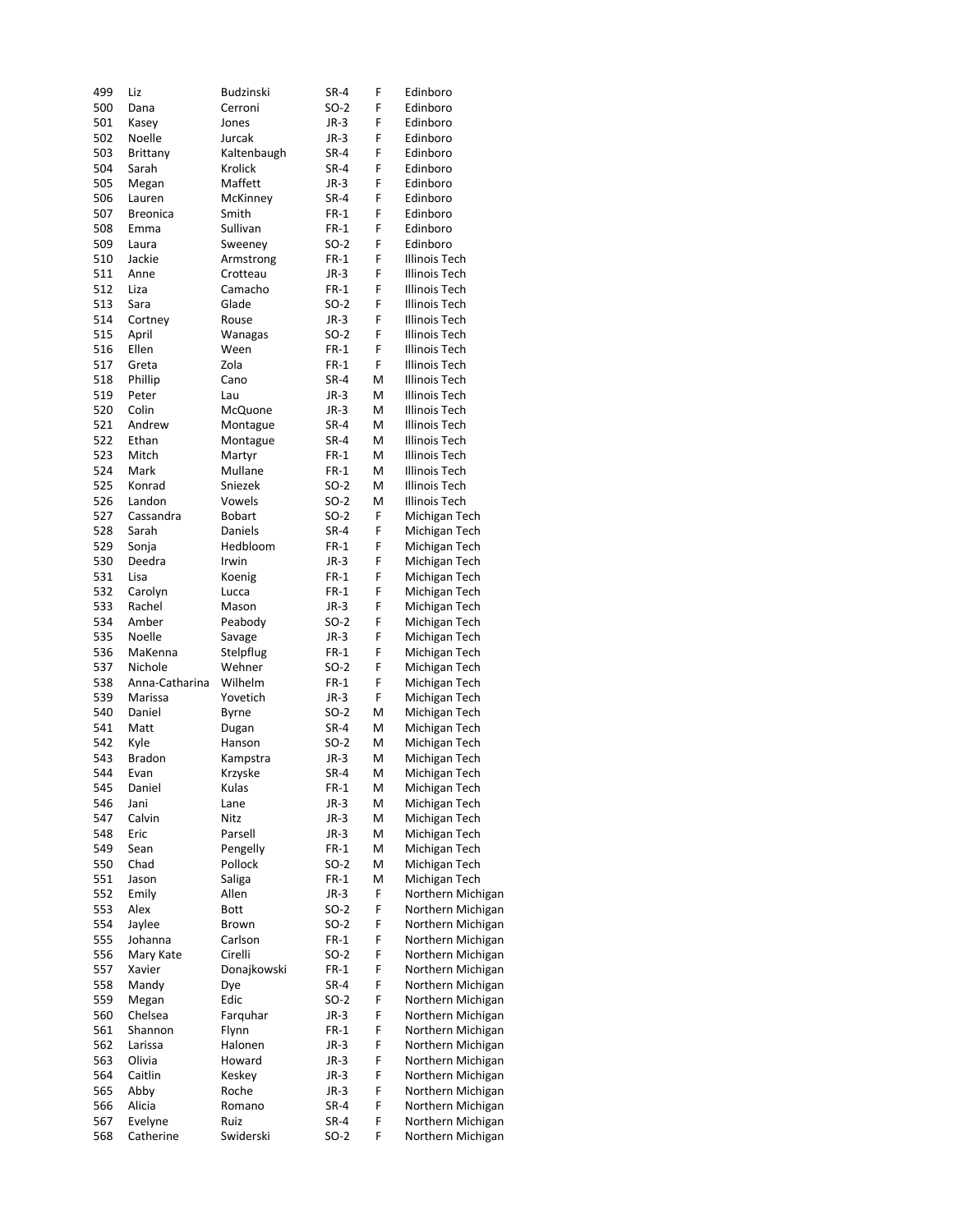| 569 | Christina     | Toogood        | $FR-1$ | F | Northern Michigan  |
|-----|---------------|----------------|--------|---|--------------------|
| 570 | Lane          | <b>Barrett</b> | $FR-1$ | M | St. Joseph's (Ind) |
| 571 | Logan         | Barrett        | $JR-3$ | M | St. Joseph's (Ind) |
| 572 | Jake          | Carden         | SR-4   | M | St. Joseph's (Ind) |
| 573 | <b>Bisrat</b> | Desta          | $JR-3$ | M | St. Joseph's (Ind) |
| 574 | Corey         | Dowds          | SR-4   | M | St. Joseph's (Ind) |
| 575 | Brian         | Eurton         | $FR-1$ | M | St. Joseph's (Ind) |
| 576 | Mike          | Fauser         | SR-4   | M | St. Joseph's (Ind) |
| 577 | Justin        |                | $FR-1$ | M | St. Joseph's (Ind) |
|     |               | Hays           |        |   |                    |
| 578 | Patrick       | Massoels       | $JR-3$ | M | St. Joseph's (Ind) |
| 579 | Matt          | Phillips       | SR-4   | M | St. Joseph's (Ind) |
| 580 | Aaron         | Zollman        | $FR-1$ | M | St. Joseph's (Ind) |
| 581 | Rachel        | Bartz          | $FR-1$ | F | St. Joseph's (Ind) |
| 582 | Madeline      | Biddle         | $FR-1$ | F | St. Joseph's (Ind) |
| 583 | Allison       | Boyle          | $SO-2$ | F | St. Joseph's (Ind) |
| 584 | Cheryl        | Broch          | $FR-1$ | F | St. Joseph's (Ind) |
| 585 | Katie         | DeBoy          | SR-4   | F | St. Joseph's (Ind) |
| 586 | Trisha        | Hanlon         | SR-4   | F | St. Joseph's (Ind) |
| 587 | Morgan        | Kleinaman      | SR-4   | F | St. Joseph's (Ind) |
| 588 | Jessica       | McElwain       | $JR-3$ | F | St. Joseph's (Ind) |
| 589 | Frehiwet      | Negassi        | $JR-3$ | F | St. Joseph's (Ind) |
| 590 | Andie         | Strang         | $JR-3$ | F | St. Joseph's (Ind) |
| 591 | Hannah        |                |        | F |                    |
|     |               | Wallace        | $FR-1$ |   | St. Joseph's (Ind) |
| 592 | Hannah        | Andrekus       | $SR-4$ | F | St. Norbert        |
| 593 | Erin          | Artz           | $FR-1$ | F | St. Norbert        |
| 594 | Davyn         | Fischer        | $FR-1$ | F | St. Norbert        |
| 595 | Sarah         | Gushurst       | $FR-1$ | F | St. Norbert        |
| 596 | Liz           | <b>Hietpas</b> | SR-4   | F | St. Norbert        |
| 597 | Steph         | <b>Hietpas</b> | SR-4   | F | St. Norbert        |
| 598 | Kaitlyn       | Hintz          | $FR-1$ | F | St. Norbert        |
| 599 | Lauren        | Janes          | $JR-3$ | F | St. Norbert        |
| 600 | Clarissa      | Jauregui       | $FR-1$ | F | St. Norbert        |
| 601 | Haley         | Joosten        | $FR-1$ | F | St. Norbert        |
| 602 | Jamie         | Karrels        | $SO-2$ | F | St. Norbert        |
| 603 | Brittany      | Kozlowski      | $FR-1$ | F | St. Norbert        |
|     |               |                |        | F |                    |
| 604 | Elvia         | Martinez       | SR-4   |   | St. Norbert        |
| 605 | Taylor        | Miller         | $FR-1$ | F | St. Norbert        |
| 606 | Alyssa        | Price          | $FR-1$ | F | St. Norbert        |
| 607 | Paulina       | Puskala        | $FR-1$ | F | St. Norbert        |
| 608 | Katelyn       | Van Buskirk    | $FR-1$ | F | St. Norbert        |
| 609 | Charlotte     | Walsh          | $SO-2$ | F | St. Norbert        |
| 610 | Brady         | <b>Bemis</b>   | SR-4   | M | St. Norbert        |
| 611 | Alexander     | Clemetson      | $JR-3$ | М | St. Norbert        |
| 612 | Justin        | Fote           | $SO-2$ | M | St. Norbert        |
| 613 | Luke          | Frommelt       | SR-4   | M | St. Norbert        |
| 614 | Jaquan        | Grier          | $FR-1$ | M | St. Norbert        |
| 615 | Michael       | Heise          | $JR-3$ | М | St. Norbert        |
| 616 | Nathan        | Heppe          | SR-4   | M | St. Norbert        |
| 617 | Hayden        | Hoffmann       | $JR-3$ | М | St. Norbert        |
|     | Sam           | Holt           |        | M | St. Norbert        |
| 618 |               |                | $FR-1$ |   |                    |
| 619 | Logan         | Jadin          | $JR-3$ | M | St. Norbert        |
| 620 | CJ            | Lewis          | $FR-1$ | M | St. Norbert        |
| 621 | Michael       | Linzmeier      | $SR-4$ | M | St. Norbert        |
| 622 | Daniel        | Reigh          | $SO-2$ | М | St. Norbert        |
| 623 | Chris         | Reinhold       | $SO-2$ | M | St. Norbert        |
| 624 | John          | Simurdiak      | $SO-2$ | M | St. Norbert        |
| 625 | Benny         | Swift          | $SR-4$ | М | St. Norbert        |
| 626 | Jacob         | Wittmerhaus    | $FR-1$ | M | St. Norbert        |
| 627 | Tommy         | Zakowski       | $SO-2$ | M | St. Norbert        |
| 628 | Ashley        | Gilroy         | SR-4   | F | Tiffin             |
| 629 | Jessica       | Kern           | $JR-3$ | F | Tiffin             |
| 630 | Jamie         | Lombardo       | $JR-3$ | F | Tiffin             |
|     |               |                |        |   |                    |
| 631 | Samantha      | Smith          | $JR-3$ | F | Tiffin             |
| 632 | Chelsea       | Knapp          | $SO-2$ | F | Tiffin             |
| 633 | Tiffany       | Anderson       | $FR-1$ | F | Tiffin             |
| 634 | Ashley        | Linton         | $SO-2$ | F | Tiffin             |
| 635 | Sydney        | Schmidt        | $FR-1$ | F | Tiffin             |
| 636 | Macy          | Johnson        | $FR-1$ | F | Tiffin             |
| 637 | Jenni         | Colone         | $JR-3$ | F | Tiffin             |
| 638 | Brent         | Hunter         | SR-4   | M | Tiffin             |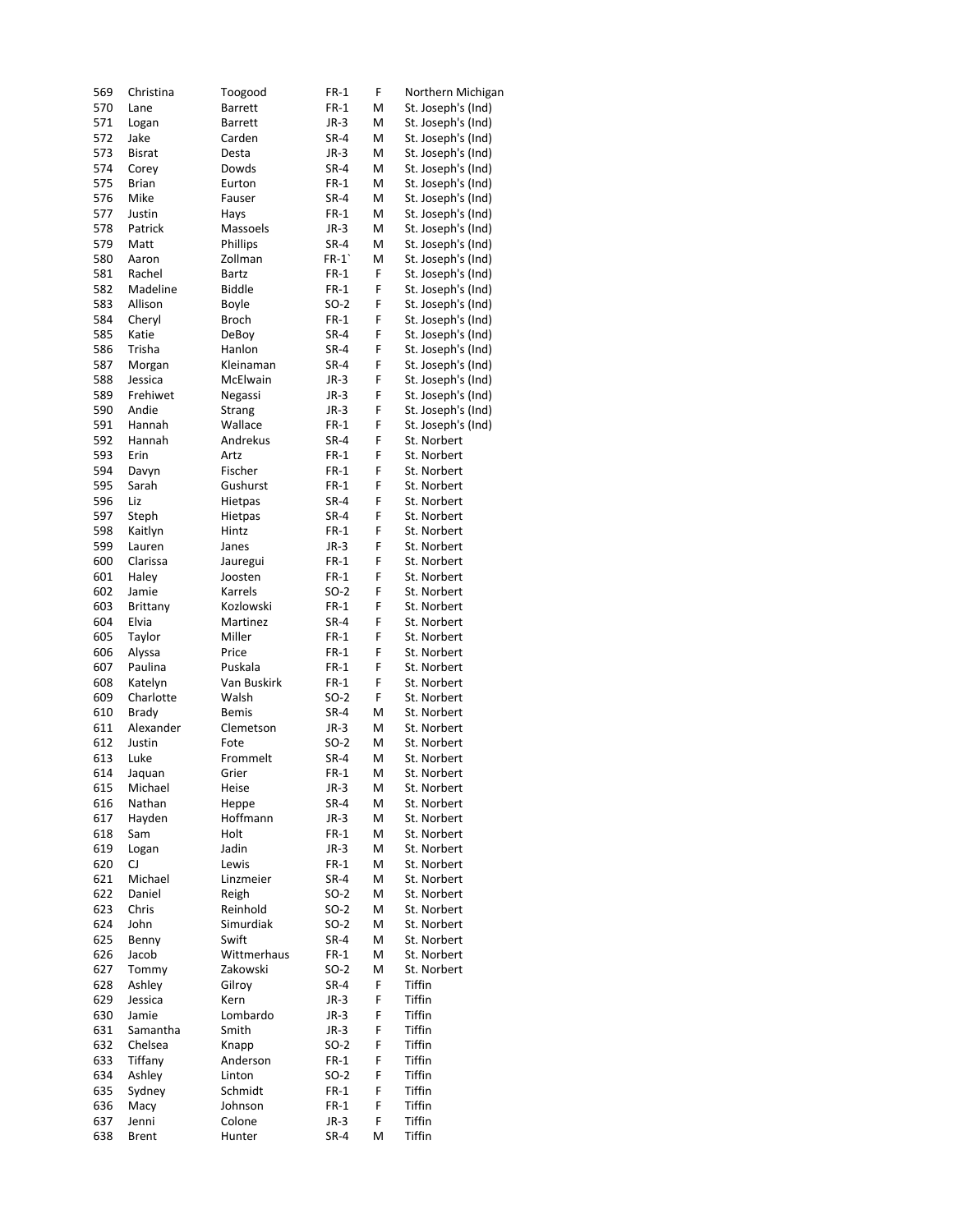| 639        | Michael        | Grunden         | $SR-4$         | M      | Tiffin                         |
|------------|----------------|-----------------|----------------|--------|--------------------------------|
| 640        | Kevin          | McKown          | $JR-3$         | M      | Tiffin                         |
| 641        | Ric            | Roe             | $SO-2$         | M      | Tiffin                         |
| 642        | Seth           | Vermillion      | $SO-2$         | M      | Tiffin                         |
| 643        | Joel           | Edwards         | $SO-2$         | M      | Tiffin                         |
| 644        | Chris          | McKown          | $FR-1$         | M      | Tiffin                         |
| 645        | Anthony        | Rodriguez       | $FR-1$         | M      | Tiffin                         |
| 646        | Chris          | Johnson         | $FR-1$         | M      | Tiffin                         |
| 647        | Elliott        | Wollam-Grainger | $FR-1$         | M      | Tiffin                         |
| 648        | Tyler          | Barker          | SO-2           | M      | Indianapolis                   |
| 649        | Aaron          | <b>Beck</b>     | SR-4           | M      | Indianapolis                   |
| 650        | Daniel         | Buergler        | $FR-1$         | M      | Indianapolis                   |
| 651        | Kameron        | Casey           | SO-2           | M      | Indianapolis                   |
| 652        | Alex           | Cushman         | $JR-3$         | M      | Indianapolis                   |
| 653        | Jacob          | Fisher          | $JR-3$         | M      | Indianapolis                   |
| 654        | Vincent        | Georgescu       | $SR-4$         | M      | Indianapolis                   |
| 655        | Trevor         | Johnson         | $SR-4$         | M      | Indianapolis                   |
| 656        | Craig          | Jordan          | $SR-4$         | M      | Indianapolis                   |
| 657        | Joel           | Keller          | SO-2           | M      | Indianapolis                   |
| 658        | Ben            | McMillan        | $SR-4$         | M      | Indianapolis                   |
| 659        | Kaleb          | Meredith        | $JR-3$         | M      | Indianapolis                   |
| 660        | lan            | O'Boyle         | $SR-4$         | M      | Indianapolis                   |
| 661        | Sean           | O'Brien         | $JR-3$         | M      | Indianapolis                   |
| 662        | Trace          | Plaugher        | $FR-1$         | M      | Indianapolis                   |
| 663        | Quinn          | Ruich           | $SR-4$         | M      | Indianapolis                   |
| 664        | Mark           | Shannahan       | $JR-3$         | M      | Indianapolis                   |
| 665        | Jack           | Sharkev         | $FR-1$         | M      | Indianapolis                   |
| 666        | Matthew        | Shepard         | $FR-1$         | M      | Indianapolis                   |
| 667        | <b>Brandon</b> | Smith           | $FR-1$         | M      | Indianapolis                   |
| 668        | Zach           | Spain           | $FR-1$         | M      | Indianapolis                   |
| 669        | Jasmine        | Al-Anzi         | SO-2           | F      | Indianapolis                   |
| 670        | Haley          | Baughman        | $SO-2$         | F      | Indianapolis                   |
| 671        | Emily          | Bernstein       | SR-4           | F      | Indianapolis                   |
| 672        | Haley          | Havert          | $SO-2$         | F      | Indianapolis                   |
| 673        | Jacklyn        | Howland         | $JR-3$         | F      | Indianapolis                   |
| 674        | Sutton         | Knapp           | $SR-4$         | F      | Indianapolis                   |
| 675        | Jennifer       | Lewis           | $JR-3$         | F      | Indianapolis                   |
| 676        | Jennifer       | Lynn            | $FR-1$         | F      | Indianapolis                   |
| 677        | Stephanie      | Rhodes          | $JR-3$         | F      | Indianapolis                   |
| 678        | Samantha       | Rush            | $SO-2$         | F      | Indianapolis                   |
| 679        | <b>Bailey</b>  | Shear           | $SO-2$         | F      | Indianapolis                   |
| 680        | Emily          | Thorton         | $SO-2$         | F      | Indianapolis                   |
| 681        | Maya           | Vance           | $SO-2$         | F<br>F | Indianapolis                   |
| 682        | Amy            | Walker          | $JR-3$         | F      | Indianapolis                   |
| 683<br>684 | Katherine      | Wilhelm         | $SR-4$         | F      | Indianapolis                   |
|            | Haley          | Wittig          | $SR-4$         |        | Indianapolis                   |
| 685<br>686 | Cody<br>Gabe   | Kurscheidt      | SR-4<br>$SO-2$ | Μ<br>M | Wis.-Parkside<br>Wis.-Parkside |
| 687        | Tom            | Poser<br>Hedman | $SO-2$         | M      | Wis.-Parkside                  |
| 688        | Kyle           | Staven          | $SO-2$         | M      | Wis.-Parkside                  |
| 689        | Troy           | Cunningham      | $JR-3$         | M      | Wis.-Parkside                  |
| 690        | KJ             | Matuszak        | $SO-2$         | M      | Wis.-Parkside                  |
| 691        | Jake           | Dubnicka        | $FR-1$         | M      | Wis.-Parkside                  |
| 692        | Tyler          | Fieblelkorn     | $FR-1$         | M      | Wis.-Parkside                  |
| 693        | <b>Brent</b>   | Heckel          | $FR-1$         | M      | Wis.-Parkside                  |
| 694        | Armando        | Torres          | $FR-1$         | M      | Wis.-Parkside                  |
| 695        | Taylor         | Miller          | SR-4           | F      | Wis.-Parkside                  |
| 696        | Courtney       | Frederick       | SR-4           | F      | Wis.-Parkside                  |
| 697        | Kelsey         | Steenstrup      | $SO-2$         | F      | Wis.-Parkside                  |
| 698        | Kayla          | <b>Sheckles</b> | $JR-3$         | F      | Wis.-Parkside                  |
| 699        | Markelle       | Turk            | $SO-2$         | F      | Wis.-Parkside                  |
| 700        | Amanda         | Zittleman       | $JR-3$         | F      | Wis.-Parkside                  |
| 701        | <b>Bailey</b>  | Kerscheiter     | SO-2           | F      | Wis.-Parkside                  |
| 702        | Moriah         | Palmer          | $FR-1$         | F      | Wis.-Parkside                  |
| 703        | Lindsay        | Rogers          | $FR-1$         | F      | Wis.-Parkside                  |
| 704        | Sam            | Montalbano      | $FR-1$         | F      | Wis.-Parkside                  |
| 705        | Sam            | Hohn            | $FR-1$         | F      | Wis.-Parkside                  |
| 706        | Sarah          | Englund         | $FR-1$         | F      | Wis.-Parkside                  |
| 707        | Abbie          | Fakler          | $FR-1$         | F      | Wis.-Parkside                  |
| 708        | Danielle       | Dietz           | SR-4           | F      | Wis.-Parkside                  |
|            |                |                 |                |        |                                |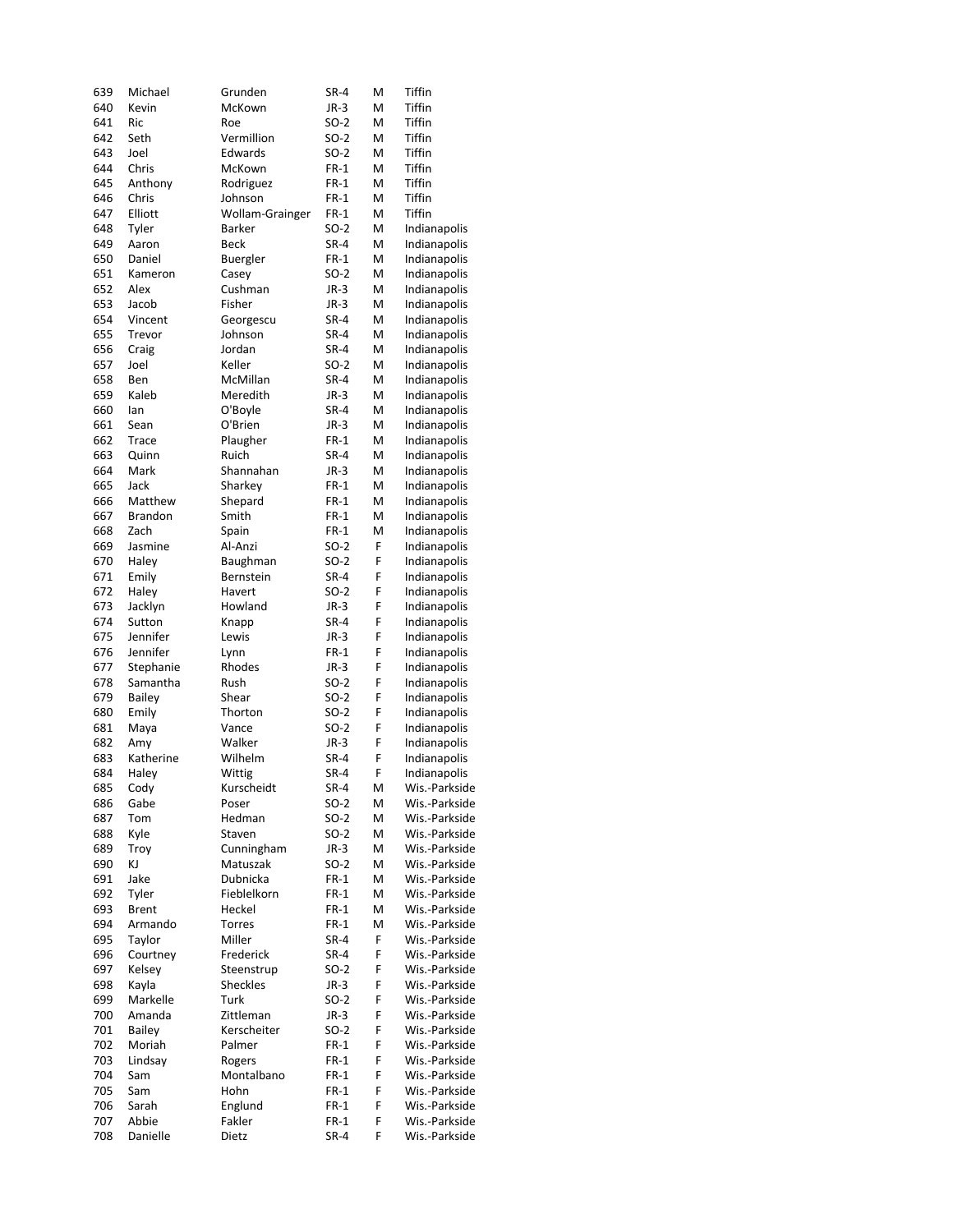| 709 | Alex                 | <b>Buss</b>     | $SO-2$ | M | Winona State |
|-----|----------------------|-----------------|--------|---|--------------|
| 710 | Joe                  | Carlson         | $SO-2$ | M | Winona State |
| 711 | Shane                | Carlson         | $SO-2$ | M | Winona State |
| 712 | Benjamin             | Clausen         | $SO-2$ | M | Winona State |
| 713 | Nick                 | Couillard       | $SO-2$ | M | Winona State |
| 714 | Pat                  |                 | JR-3   | M | Winona State |
|     |                      | Dimpsey         |        |   |              |
| 715 | Billy                | Eifert          | $JR-3$ | M | Winona State |
| 716 | Tyler                | Greeley         | $JR-3$ | M | Winona State |
| 717 | Kai                  | Hovden          | SR-4   | M | Winona State |
| 718 | David                | Lund            | JR-3   | M | Winona State |
| 719 | Nathan               | Mollan          | $SO-2$ | М | Winona State |
| 720 | Seth                 | Reel            | $FR-1$ | M | Winona State |
| 721 | Clay                 | Scott           | SR-4   | M | Winona State |
| 722 | Sam                  | Westerberg      | $JR-3$ | M | Winona State |
| 723 | Katie                | Bagley          | $SO-2$ | F | Winona State |
| 724 | Mckenzie             | Besel           | $FR-1$ | F | Winona State |
|     |                      |                 |        |   |              |
| 725 | Nikita               | Fetter          | $FR-1$ | F | Winona State |
| 726 | Emma                 | Heuer           | $SO-2$ | F | Winona State |
| 727 | Amy                  | Holovnia        | JR-3   | F | Winona State |
| 728 | Heidi                | Hujik           | $FR-1$ | F | Winona State |
| 729 | Natalie              | Jech            | $SR-4$ | F | Winona State |
| 730 | Amanda               | Kaiser          | FR-1   | F | Winona State |
| 731 | Jordana              | LeSavage        | JR-3   | F | Winona State |
| 732 | Madeline             | Martell         | $FR-1$ | F | Winona State |
| 733 | Erin                 | Matthew         | $FR-1$ | F | Winona State |
|     |                      |                 |        |   |              |
| 734 | Sydney               | McCarthey       | $SO-2$ | F | Winona State |
| 735 | Jordan               | Paschke         | $SO-2$ | F | Winona State |
| 736 | Taylor               | Rambo           | $FR-1$ | F | Winona State |
| 737 | Lauren               | Rusch           | $SO-2$ | F | Winona State |
| 738 | Kelsey               | Schaefer        | JR-3   | F | Winona State |
| 739 | Chelsea              | Schrubbe        | JR-3   | F | Winona State |
| 740 | Kate                 | Simonet         | $FR-1$ | F | Winona State |
| 741 | Jordan               | Skelly          | JR-3   | F | Winona State |
| 742 |                      | Sunderland      | $FR-1$ | F | Winona State |
|     | Tiffany              |                 |        |   |              |
| 743 | Clara                | Sweeney         | FR-1   | F | Winona State |
| 744 | Jessica              | Young           | JR-3   | F | Winona State |
| 745 | Rachel               | Ziebell         | SR-4   | F | Winona State |
| 746 |                      | Lewandowski     |        | M |              |
|     | Evan                 |                 |        |   | Unattached   |
| 747 | Miguel               | Garcia          |        | M | Unattached   |
| 748 | Trevor               | Wunnicke        |        | M | Unattached   |
|     |                      |                 |        |   |              |
| 749 | Jess                 | Watychowicz     |        | F | Unattached   |
| 750 | Jenny                | Brenner         | $FR-1$ | F | Wis.-Oshkosh |
| 751 | Kate                 | <b>Brooks</b>   | JR-3   | F | Wis.-Oshkosh |
| 752 | Andrea               | Brown           | $FR-1$ | F | Wis.-Oshkosh |
| 753 | Elise                | Duwell          | FR-1   | F | Wis.-Oshkosh |
| 754 | Macy                 | Egan            | $SO-2$ | F | Wis.-Oshkosh |
| 755 | Morgan               | Engelhart       | SR-4   | F | Wis.-Oshkosh |
| 756 | Rhea                 | Fiorita         | $SO-2$ | F | Wis.-Oshkosh |
| 757 | Betsy                | Gray            | $SO-2$ | F | Wis.-Oshkosh |
|     | Danica               |                 | $SO-2$ | F | Wis.-Oshkosh |
| 758 |                      | Harrison        |        | F |              |
| 759 | Sonny                | Jenkins         | $JR-3$ |   | Wis.-Oshkosh |
| 760 | Lauren               | Klotz           | $FR-1$ | F | Wis.-Oshkosh |
| 761 | Shannon              | Levendoski      |        | F | Wis.-Oshkosh |
| 762 | Kristin              | Lynzmeier       | FR-1   | F | Wis.-Oshkosh |
| 763 | Alex                 | Mahoney         | JR-3   | F | Wis.-Oshkosh |
| 764 | Mariah               | McMullen        | SR-4   | F | Wis.-Oshkosh |
| 765 | Erica                | Munyan          | $FR-1$ | F | Wis.-Oshkosh |
| 766 | Michelle             | Murray          | JR-3   | F | Wis.-Oshkosh |
| 767 | Leah                 | Rendflesh       | $SO-2$ | F | Wis.-Oshkosh |
| 768 | Kylee                | Verhasselt      | $FR-1$ | F | Wis.-Oshkosh |
|     |                      |                 |        |   |              |
| 769 | Gabrhael             | Walman          | SR-4   | F | Wis.-Oshkosh |
| 770 | Kendal               | Wormuth         | $SO-2$ | F | Wis.-Oshkosh |
| 771 | Alex                 | <b>Balister</b> | $FR-1$ | M | Wis.-Oshkosh |
| 772 | Jordan               | <b>Black</b>    | $FR-1$ | M | Wis.-Oshkosh |
| 773 | Jordan               | Carpenter       | $SO-2$ | M | Wis.-Oshkosh |
| 774 | Marr                 | Champan         | SR-4   | M | Wis.-Oshkosh |
| 775 | Jake                 | Clarke          | $SO-2$ | M | Wis.-Oshkosh |
| 776 | Cole                 | Considine       | $FR-1$ | M | Wis.-Oshkosh |
| 777 | <b>Brett</b><br>Mike | DeNure          | SR-4   | M | Wis.-Oshkosh |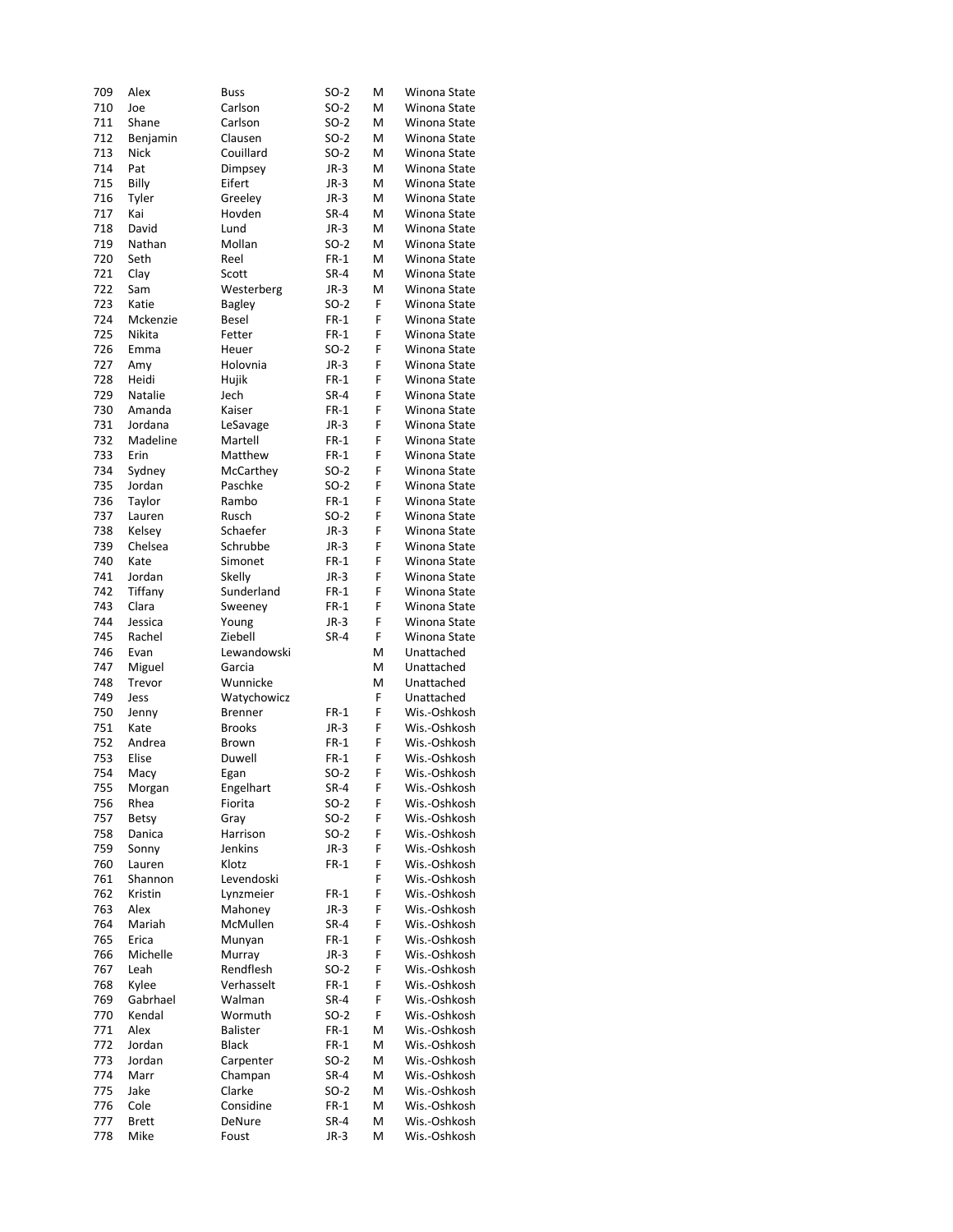| 779 | Kenny         | Halloran         | JR-3   | M | Wis.-Oshkosh      |
|-----|---------------|------------------|--------|---|-------------------|
| 780 | Jake          | Hansen           | JR-3   | M | Wis.-Oshkosh      |
| 781 | Erik          | Hofferber        | JR-3   | M | Wis.-Oshkosh      |
| 782 | Derek         | Johnsrud         | SR-4   | M | Wis.-Oshkosh      |
| 783 | Casey         | Karpin           | JR-3   | M | Wis.-Oshkosh      |
|     |               |                  |        |   |                   |
| 784 | Sean          | Kutz             | SR-4   | M | Wis.-Oshkosh      |
| 785 | Matt          | Lawrence         | JR-3   | M | Wis.-Oshkosh      |
| 786 | Patrick       | McCorkle         | $JR-3$ | M | Wis.-Oshkosh      |
| 787 | Tyler         | Miletti          | $FR-1$ | M | Wis.-Oshkosh      |
| 788 | Mitch         | Pauers           | $FR-1$ | M | Wis.-Oshkosh      |
| 789 | McKena        |                  | $FR-1$ | M | Wis.-Oshkosh      |
|     |               | Ramos            |        |   |                   |
| 790 | Derrick       | Rufer            | $FR-1$ | M | Wis.-Oshkosh      |
| 791 | Seth          | Schumacher       | $FR-1$ | M | Wis.-Oshkosh      |
| 792 | Ryne          | Scopp            | $JR-3$ | M | Wis.-Oshkosh      |
| 793 | Charlie       | Scott            | $FR-1$ | M | Wis.-Oshkosh      |
| 794 | Joe           | Zack             | $FR-1$ | M | Wis.-Oshkosh      |
|     |               |                  |        |   |                   |
| 795 | Shannon       | Cadagin          | $FR-1$ | F | Carthage          |
| 796 | Andrea        | Caravello        | SO-2   | F | Carthage          |
| 797 | Jane          | Crocetti         | $FR-1$ | F | Carthage          |
| 798 | Katie         | DeLisle          | SR-4   | F | Carthage          |
| 799 | Natalie       | DeMichael        | $FR-1$ | F | Carthage          |
|     |               |                  | $SO-2$ | F |                   |
| 800 | Becca         | Farrell          |        |   | Carthage          |
| 801 | Danielle      | Fiarito          | $FR-1$ | F | Carthage          |
| 802 | Noemi         | Garcia           | $FR-1$ | F | Carthage          |
| 803 | Kaileen       | Glynn            | SO-2   | F | Carthage          |
| 804 | Malorie       | Harder           | $SO-2$ | F | Carthage          |
| 805 | Grace         | Heal             | $SR-4$ | F |                   |
|     |               |                  |        |   | Carthage          |
| 806 | Kailey        | Hundt            | SO-2   | F | Carthage          |
| 807 | Tyler         | Jansma           | $JR-3$ | F | Carthage          |
| 808 | Lexi          | Kingery          | JR-3   | F | Carthage          |
| 809 | Katie         | Kummerer         | SR-4   | F | Carthage          |
| 810 | <b>Bailey</b> | Lippeth          | SO-2   | F | Carthage          |
|     |               |                  |        |   |                   |
| 811 | Laurel        | Martinez         | $FR-1$ | F | Carthage          |
| 812 | Hanna         | Mrozek           | SR-4   | F | Carthage          |
| 813 | Sarah         | Myss             | SO-2   | F | Carthage          |
| 814 | Nicole        | Nepote           | SO-2   | F | Carthage          |
| 815 | Rachel        | North            | SO-2   | F | Carthage          |
| 816 | Olivia        | Onesti           | $FR-1$ | F | Carthage          |
|     |               | O'Toole          | $FR-1$ | F |                   |
| 817 | Maggie        |                  |        |   | Carthage          |
| 818 | Amber         | Pniewski         | SR-4   | F | Carthage          |
| 819 | Laura         | Siekman          | SO-2   | F | Carthage          |
| 820 | Samantha      | Stanley          | SO-2   | F | Carthage          |
| 821 | Hailey        | Ongman           | $JR-3$ | F | Carthage          |
| 822 | Carlos        | Alvarado         | $FR-1$ | M | North Park        |
|     |               |                  | $SO-2$ |   |                   |
| 823 | Ricky         | <b>Barajas</b>   |        | M | North Park        |
| 824 | Isaac         | Bauer            | $SO-2$ | M | <b>North Park</b> |
| 825 | Bjorn         | Larson           | SO-2   | Μ | North Park        |
| 826 | Saul          | Lopez            | $FR-1$ | М | North Park        |
| 827 | Johnny        | Mak              | $FR-1$ | M | North Park        |
| 828 | <b>Travis</b> | Randolph         | $SR-4$ | M | North Park        |
|     | <b>Steve</b>  |                  | $FR-1$ | M | North Park        |
| 829 |               | Smrt             |        |   |                   |
| 830 | Kristaps      | Vilkancis        | $FR-1$ | M | North Park        |
| 831 | Kathleen      | Archer           | $FR-1$ | F | North Park        |
| 832 | Liza          | Fongers          | $FR-1$ | F | North Park        |
| 833 | Miranda       | Gomez            | $FR-1$ | F | North Park        |
| 834 | Mia           | Larson           | $FR-1$ | F | North Park        |
|     |               |                  |        |   |                   |
| 835 | Zoe           | Larson           | $FR-1$ | F | North Park        |
| 836 | Karina        | Maya             | $FR-1$ | F | North Park        |
| 837 | Kathleen      | McCarrick        | $FR-1$ | F | North Park        |
| 838 | Heather       | Paton            | JR-3   | F | North Park        |
| 839 | Kristin       | Reitzel          | $FR-1$ | F | North Park        |
|     | Melissa       |                  | SO-2   | F | North Park        |
| 840 |               | Solano           |        |   |                   |
| 841 | Sarah         | Tenglin          | SO-2   | F | North Park        |
| 842 | Jaime         | Tizon            | $FR-1$ | F | North Park        |
| 843 | Natalie       | Tomba            | $FR-1$ | F | North Park        |
| 844 | Charissa      | Wood             | $FR-1$ | F | North Park        |
| 845 | Natalia       | Sanchez Santiago | $FR-1$ | F | North Park        |
|     |               |                  |        |   |                   |
| 846 | Ligia         | Nunez            | $FR-1$ | F | North Park        |
| 847 | Friedrich     | Neu              |        | M | Unattached        |
| 848 | Alec          | Palmer           |        | M | Unattached        |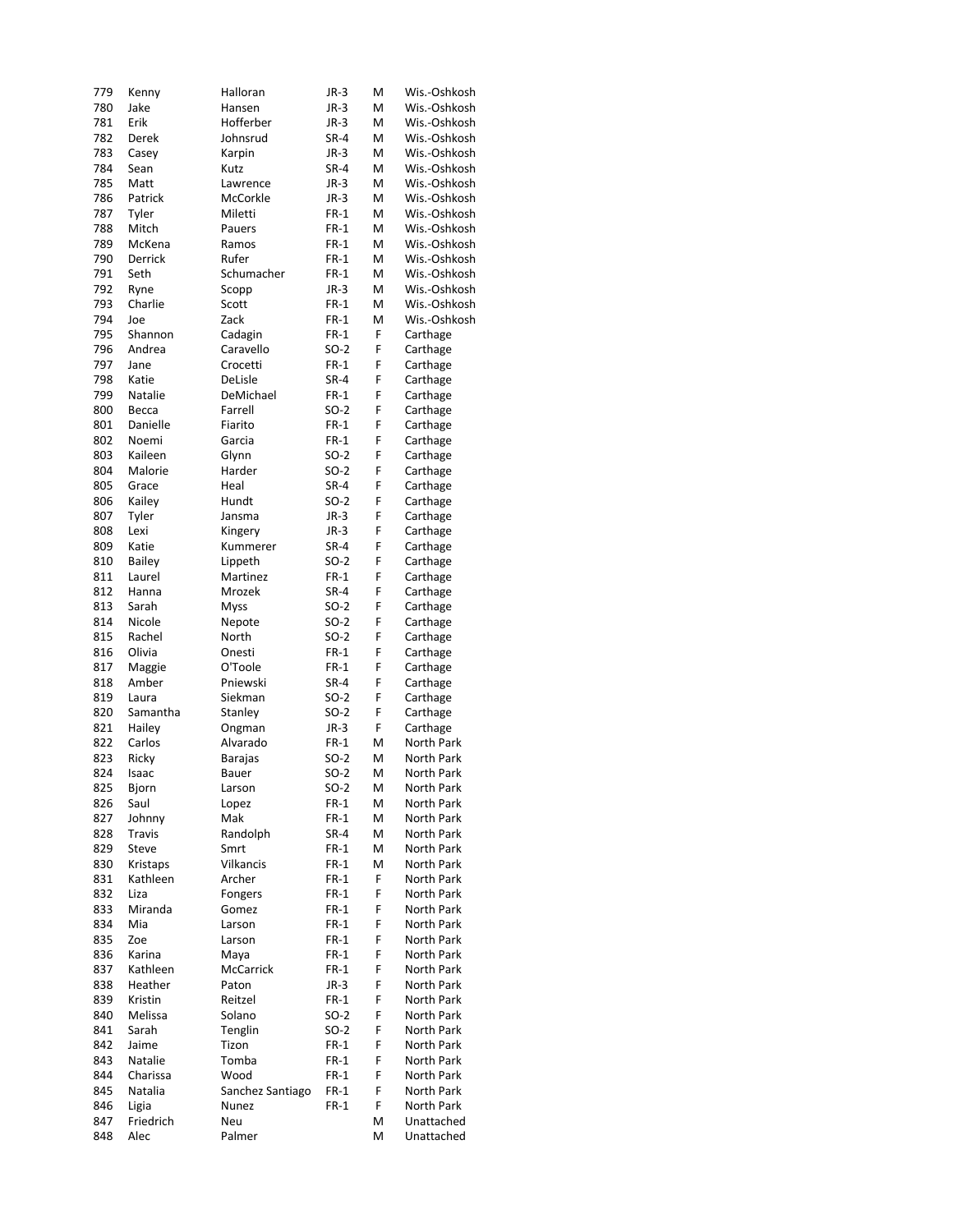| 849 | Mallory   | Abel      | $SO-2$ | F | Northwestern |
|-----|-----------|-----------|--------|---|--------------|
| 850 | Jessie    | Baloga    | $SO-2$ | F | Northwestern |
| 851 | Courtney  | Clancy    | $SR-4$ | F | Northwestern |
| 852 | Eric      | Grubbs    | $SO-2$ | F | Northwestern |
| 853 | Allison   | Jacobsen  | $SO-2$ | F | Northwestern |
| 854 | Allison   | Naval     | $SO-2$ | F | Northwestern |
| 855 | Nicole    | Oliver    | $SR-4$ | F | Northwestern |
| 856 | Ellen     | Patterson | $FR-1$ | F | Northwestern |
| 857 | Charlotte | ter Haar  | $SR-4$ | F | Northwestern |
| 858 | Rachel    | Weathered | $SO-2$ | F | Northwestern |
| 859 | Renee     | Wellman   | $SO-2$ | F | Northwestern |
|     |           |           |        |   |              |